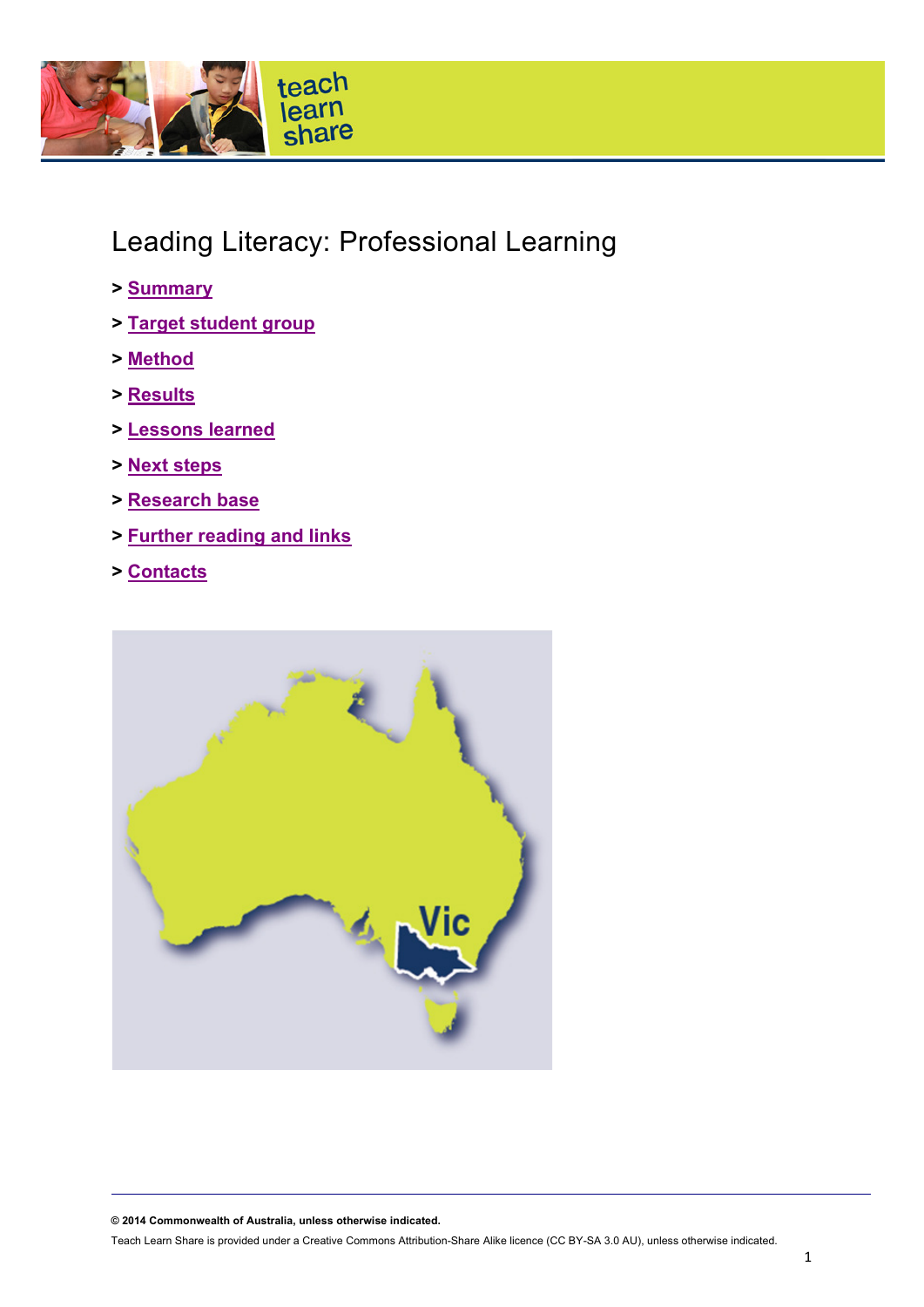

## <span id="page-1-0"></span>**Summary**

Instructional leaders build and develop a collaborative learning environment where learning is the motivation of all school staff and the school community. Principals and school leaders who participate in the Leading Literacy: Professional Learning course aim to develop this culture as they lead by example.

In this course, developed by the Bastow Institute of Educational Leadership for the Department of Education and Early Childhood Development (DEECD), principals and school leaders develop deep understandings about literacy as they explore contemporary theories and research. Their understanding of pedagogical practices that support differentiated curriculum design and implementation is furthered and they improve their evidence-based leadership capabilities to support teachers developing literacy practices and pedagogy.

The Bastow Institute of Educational Leadership is part of DEECD (Victoria). Schools contributed \$330 for nominated course participants. The course has five units that are delivered in a blended way, combining face-to-face, digital and collaborative learning. Throughout the course, participants develop and implement a research project specific to their context with the support of course facilitators and experts in the field.

This is the best PD I have done in my career. It has totally changed me as an educator and as a school leader (not just in literacy).

## <span id="page-1-1"></span>**Target student group**

Primary and secondary school principals and leaders, across a range of settings, were the target for this professional learning experience. Self-nominated and therefore highly motivated, their definitive goal is to improve the literacy skills of all of their students by focusing on developing teacher practice.

### <span id="page-1-2"></span>**Method**

Across 2011–2102, two Leading Literacy: Professional Learning courses were provided for 78 principals and school leaders on a weekly basis over an eight-month period; each course consisted of eight workshops and five peer learning group meetings. Blended learning occurred in workshops with pre-reading, an online discussion forum facilitated by three literacy experts, and peer learning groups.

**© 2014 Commonwealth of Australia, unless otherwise indicated.**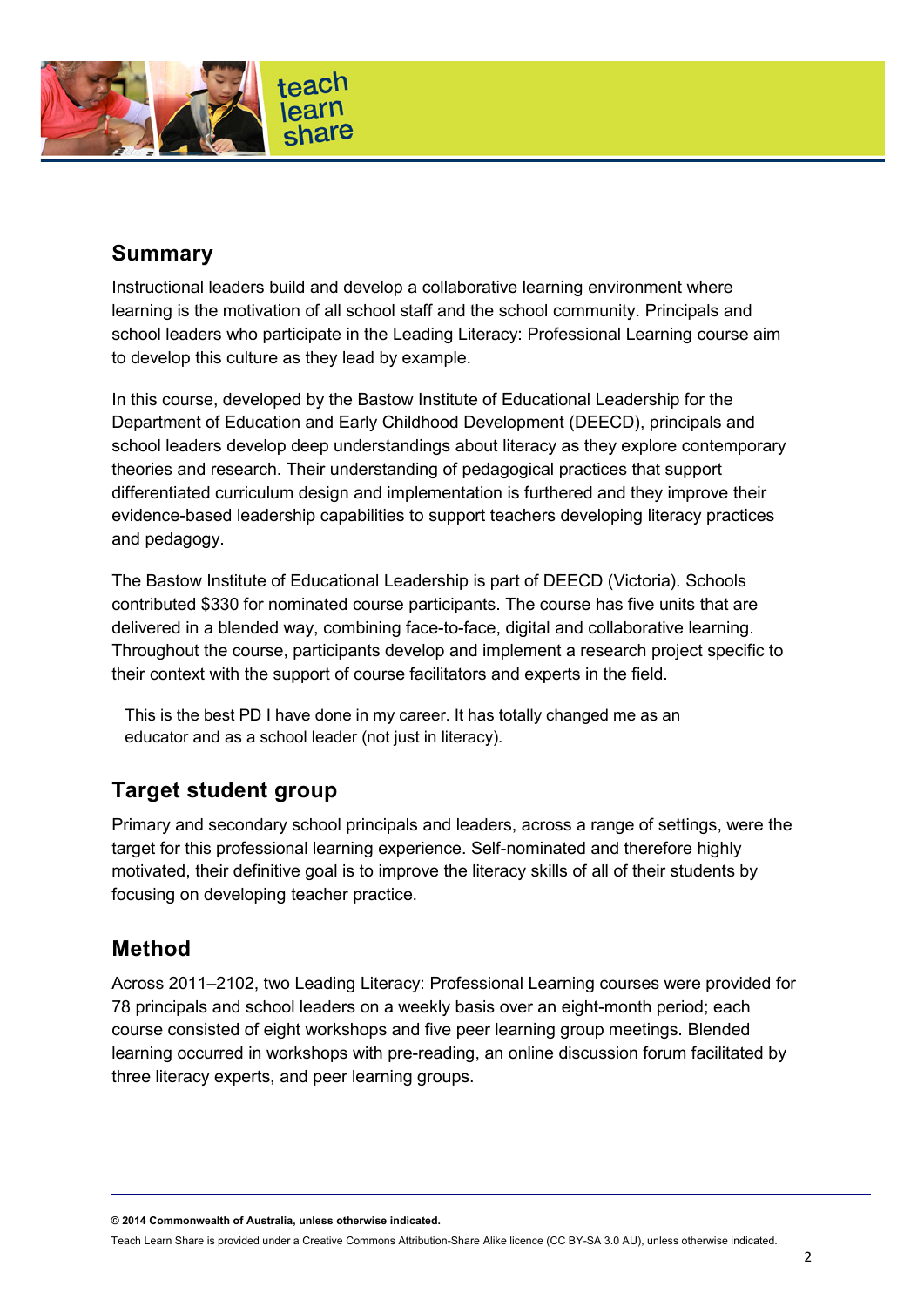

The aim of the course was to improve and sustain literacy outcomes for students in these schools, beginning with developing the capacity of the principal and school leaders to apply their knowledge, understanding and skills when working with teachers, school staff and the community to improve literacy teaching, learning and monitoring.

The course is developed and delivered by experts and outlines five goals (specific to the five modules), which are the overarching frame of reference for participants to develop and apply their knowledge when working in schools, these are:

- Understanding Goal 1: Participants will develop an understanding of how students acquire the skills of reading, writing, speaking and listening – How has evidence-based research advanced our understanding of literacy processes?
- Understanding Goal 2: Participants will understand the pedagogical structures and models that underpin exemplary literacy teaching and learning – What are the research-based structures and models for instruction that result in best-practice teaching and learning of literacy?
- Understanding Goal 3: Participants will understand how to lead high-quality school-based professional learning – What are the key principles of professional learning that result in enduring change in teachers?
- Understanding Goal 4: Participants will understand the nature of formative and summative assessment and how these assessments best inform instruction and learning – What are the unique features of formative and summative assessment and what distinctive role does each play in instructional decision-making?
- Understanding Goal 5: Participants will understand the characteristics of effective schools and the role of professional leadership, particularly when working with teachers on the whole-school professional learning strategy – How can leaders build the capacity of all teachers to implement their school's literacy plan?

A distinctive feature of the course is the development of a school-based collaborative practitioner research project. Participants evaluate existing school-based practices and professional learning processes and apply new learning from the course to demonstrate the application of theoretical perspectives and evidence-based literacy practices in action.

After completing the Leading Literacy course, participants will be better placed to promote inquiry and reflection, and to shape pedagogy. They will have gathered a range of practical tools. They will have developed new knowledge and improved leadership capacity, which will enable them to lead change with confidence.

**© 2014 Commonwealth of Australia, unless otherwise indicated.**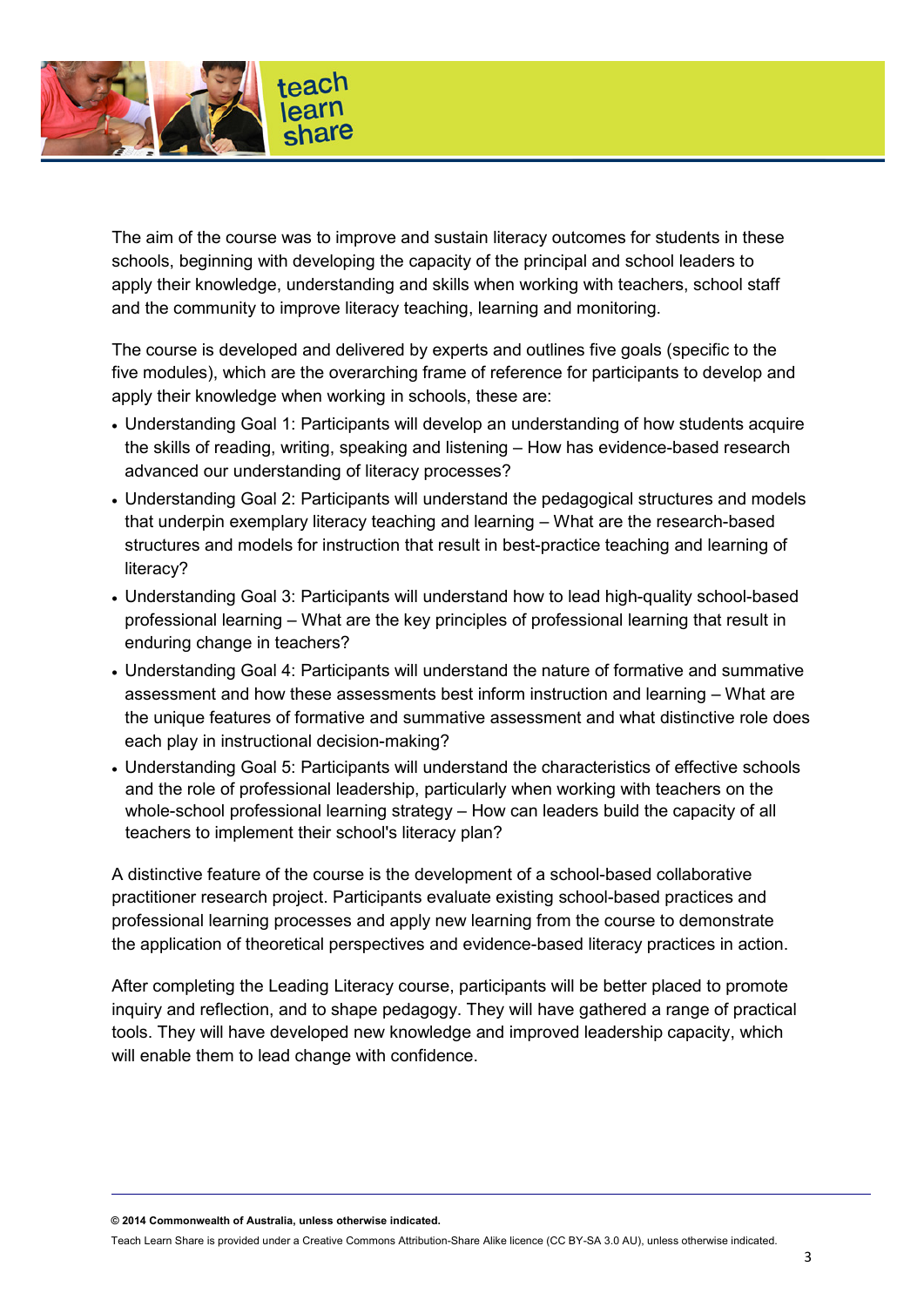

## <span id="page-3-0"></span>**Results**

The course providers and facilitators used questionnaires completed by participants, during and at the end of the course, to gather data about the relevance of the course content to each context and the school's literacy improvement agenda.

The participants strongly agreed that the overarching frame for the course was helpful in setting high expectations for their learning and supported their engagement with the modules.

Participants agreed that the module delivery across eight months supported cumulative and progressive learning, enabling them to share the learning journey with their staff.

I am enjoying the fact that we have so much to take back to our schools after each session, on both the leadership agenda and classroom teaching.

Participants highly rated the blended learning opportunities and support from expert facilitators.

…effective professional learning requires sustained attention, study and action to deepen professional understandings, transform beliefs and assumptions that in turn change habits and affect practice to support improved student learning outcomes. (Sparkes, 2003, as cited in DEECD, 2007, p 2)

Interviews, online surveys and focus groups with participants, teachers and students gathered data about how the outcomes of the research project shaped and supported school-based planning and implementation to improve literacy instruction.

Participants indicated that their capacity to collaborate with colleagues and to lead significant change to improve student outcomes was enhanced as a result of participation in the course. The course content was relevant, appropriately pitched to the audience, well organised and set high expectations.

The participants agreed that feedback they received from course facilitators enabled them to reflect on their practice. They noted that the strongest feature of the course is sustainability, when learnings about literacy and leadership are fully realised as school-wide action plans and put in place.

Assessment of student groups' improved literacy achievement levels due to the project was measured using selected tools, identified by participants in their research projects.

**© 2014 Commonwealth of Australia, unless otherwise indicated.**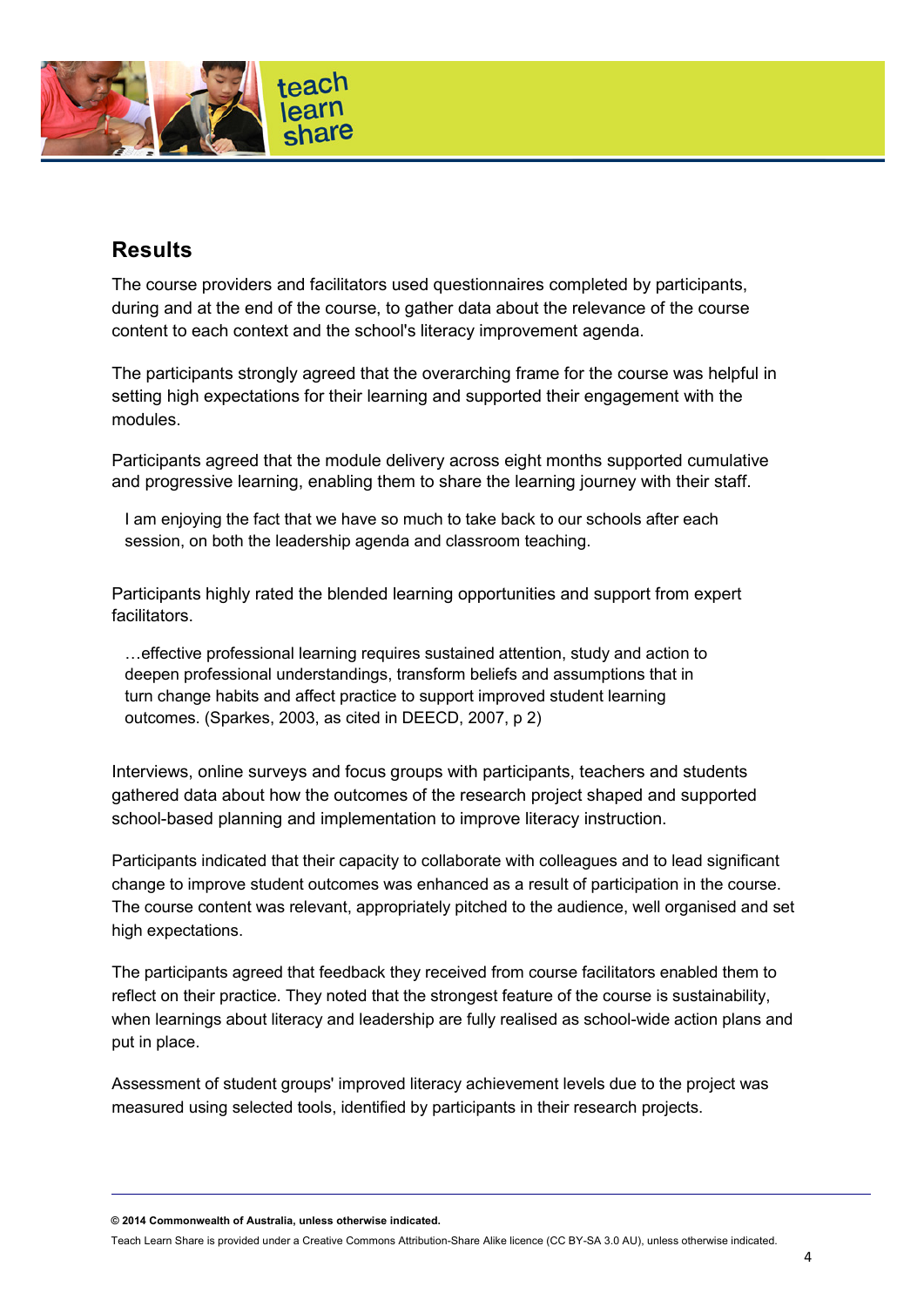

NAPLAN and locally identified literacy assessment measures such as the English Online [Interview](http://www.education.vic.gov.au/school/teachers/teachingresources/discipline/english/assessment/Pages/default.aspx?Redirect=1)  $\Phi$ , suggested varying degrees of improvement in student literacy outcomes. The course has longer term potential and the impacts are likely to be greater as participants apply and develop their understanding in longer term plans for school improvement and implement professional learning with their staff.

## <span id="page-4-0"></span>**Lessons learned**

Potential challenges for schools include ensuring that processes are in place to create and sustain the climate and conditions that lead teachers to review and improve their literacy practices. It is important that participants understand that they will have to dedicate and plan for time to complete professional readings, personal reflections, peer learning groups, workshops, online forums and coaching sessions to fully engage with and complete the course.

### <span id="page-4-1"></span>**Next steps**

There is a high demand for the program and many inquiries from potential participants wishing to enrol in the course. Courses are being planned for 2013.

While the design of the workshops works well for both primary and secondary participants, it was recommended that, as much as possible, peer learning groups be made up from either primary or secondary participants.

### <span id="page-4-2"></span>**Research base**

While most would agree that instructional leadership is critical in the realisation of effective schools, it is seldom practiced. For example, among the many tasks performed by principals, only one-tenth of time is devoted towards providing instructional leadership. (Stronge 1988)

DEECD has contributed to and learned from international research on school improvement, leadership and teacher practice (listed in the accompanying resources list for this project. See below).

The literacy focus for this course was selected after review of longitudinal performance data analysis of student outcomes, and the finding that performance across the system had not improved as expected (DEECD 2012). This impetus was coupled with the imperative that students develop foundational literacy skills to support all future learning and the centrality of literacy to learning areas.

**© 2014 Commonwealth of Australia, unless otherwise indicated.**